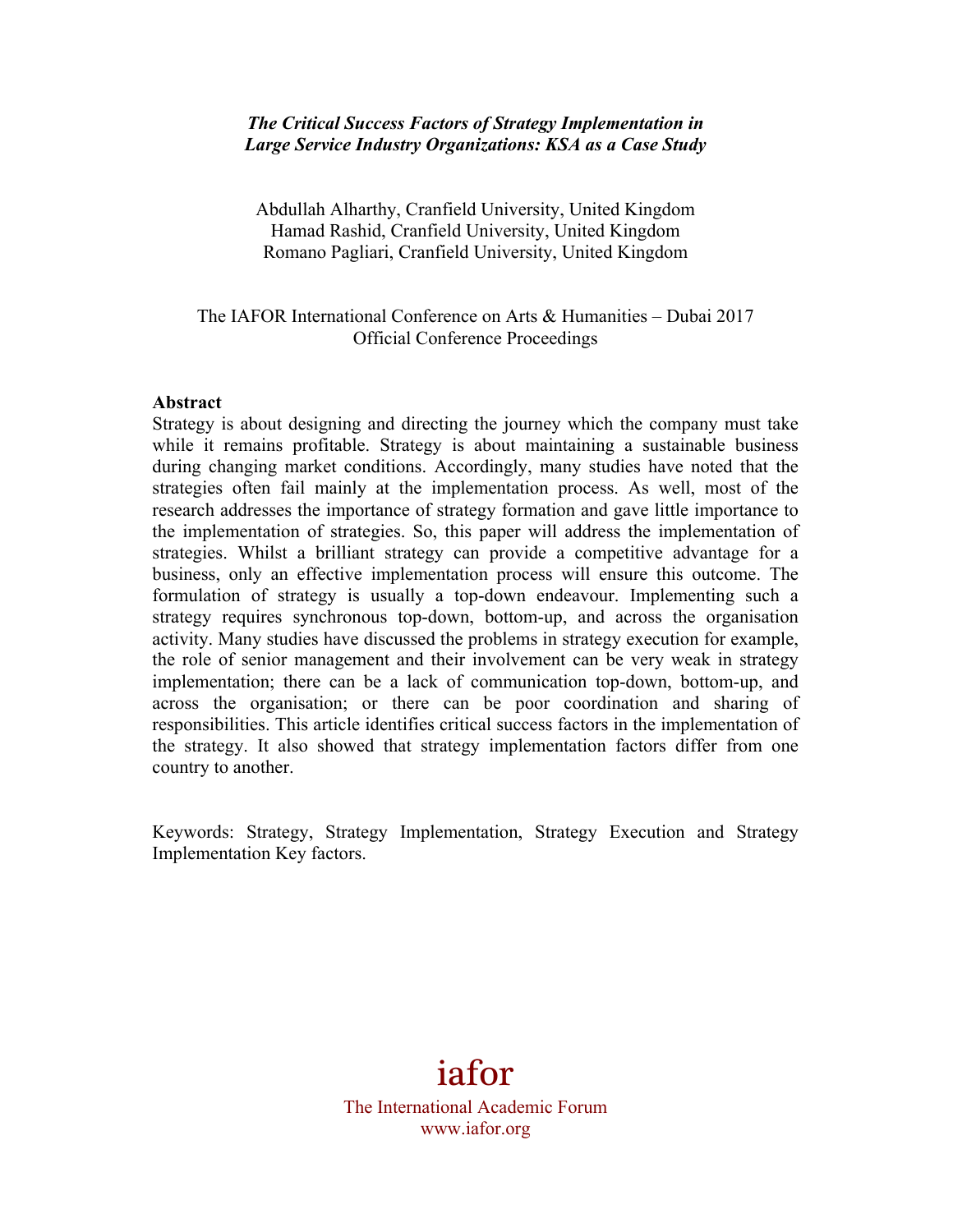## **Introduction**

The strategies for plans are vital for modern businesses to stay highly cutting edge in rapid transformation and operating in a turbulent environment (M. E. M. Porter, 2008). Strategic management comprises the design and implementation of main objectives based on the assessment of internal and external resources and the environment in which a firm competes. Furthermore, Porter (M. E. M. Porter, 2008) claims; strategy balances the relation between the organization and its surrounding environment. More explicitly, it is a mechanism through which activities of diverse functional departments operating in a firm such as finance, marketing, production, research-development (R&D), and procurement are integrated and coordinated (M. E. Porter, 1996; Wheelen & Hunger, 2006). The objective of an organisation's strategy is to undertake the efforts to form and strengthen the organisation's long-term competitive position and financial performance and gain a competitive advantage over rivals, which develops a company's pathway for better profitability (Wheelen & Hunger, 2006).

Indeed, the high importance of strategy implementations, cannot be overlooked by both academics and practitioners, instead they need to take suitable actions and be ready to manage strategy implementation effectively. Consequently, the awareness of critical factors that influence the strategy implementations is gaining considerable attention by both academicians and practitioners (Hrebiniak, 2013). A review of the strategy execution dialog suggests that a researcher has often focused on certain factors, which influence the strategy implementation (Li, Guohui, & Eppler, 2010).

The strategy-concerned literature does not provide a rigorous and structured conceptualization of these factors, which influences strategy, the underlying dimensions of these factors, and their influence on strategy implementation is not precisely explored (Alharthy, Rashid, Pagliari, & Khan, 2017). Thus, the literature does not offer a comprehensive framework of these factors. Along with, most of the literatures are limited on strategic implementation within North American and Western European contexts; less attention has been paid to Middle East, Asia and Africa (Alharthy et al., 2017). This is a major omission in the literature because without a clear overview of vital factors, management may fail to devise an effective strategy. Consequently, there is a need for an overarching typology of factors, which influences strategy. From this point, can clarification which factors are more important than others and under different social settings to get the critical success factors of strategy implementation in any organizations.

## **The Gap Questions**

The core problem to be addressed by this preliminary line of inquiry is to respond to the increasing difficulties that organizations are experiencing in implementing their strategies. A review of the strategy literature reveals an obvious gap that although there are numerous documented approaches to developing strategy, but relatively only few that focus on translating an articulated strategy into action. In response; the questions that formed the basis of this inquiry were: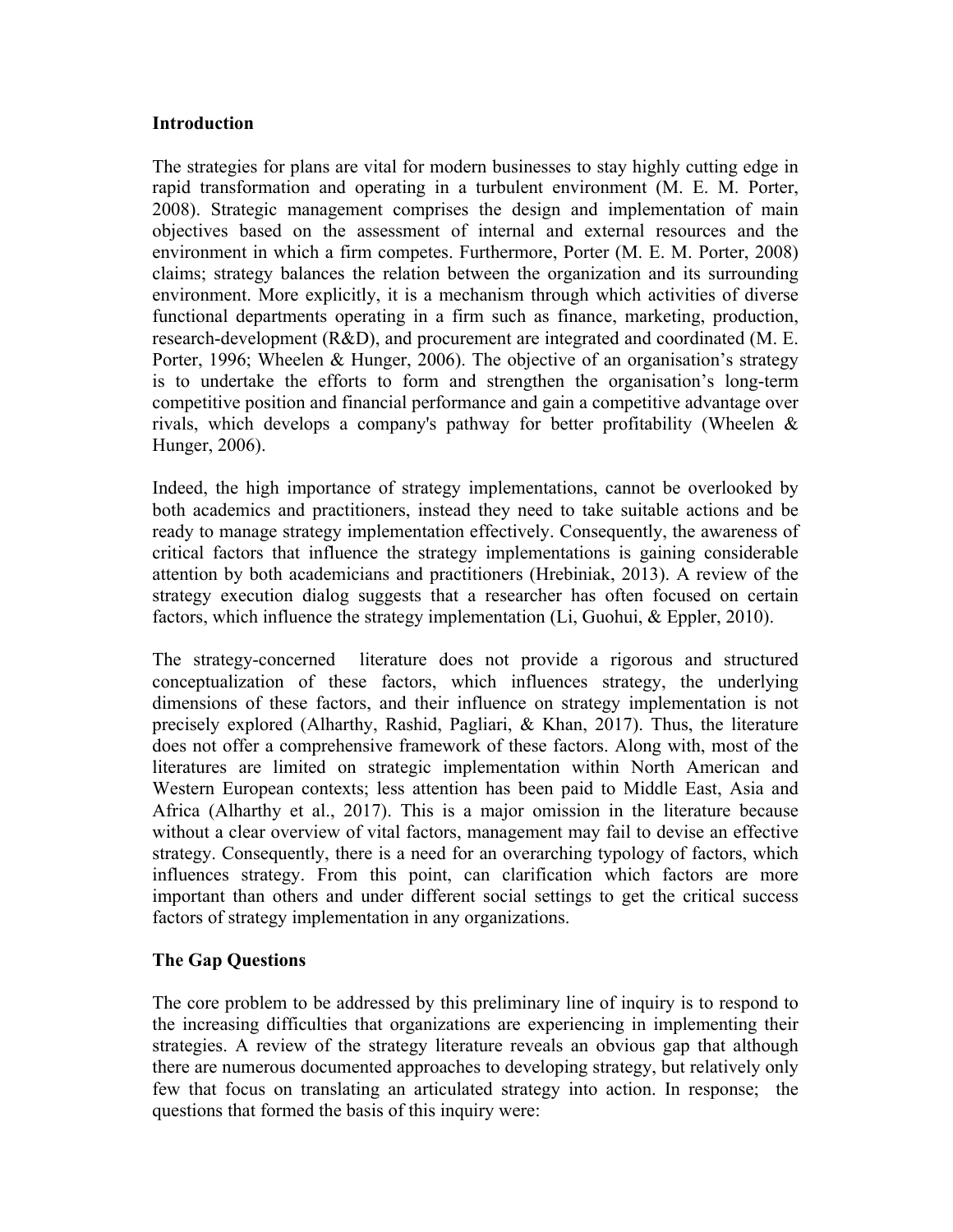*What are the strategy implementation success factors, and which factors being more important than others, and under what different social settings?*

## **Methodology**

This research designed to obtain the objective of the research and answer the research questions derived. Kuhn (1970), a research design is the logical plan that can help in getting from the initial questions to be answered to the conclusion. Therefore, the research group is identifying by an orderly and systematic approach in collecting and analyzing the data, and then interpreting the results (Jankowicz, 2000).

The three most common types of research approaches include quantitative, qualitative, and mixed methods. Qualitative research method has been employed in this research because the aim of the study is to find out the complex issues and capture multi-layered and multi-dimensional subjective phenomenon (Denzin & Lincoln, 2008; Miles & Huberman, 1994). Besides, qualitative research is a type of research technique used to decode, translate, describe, and understand the reason behind a behavior or thinking, which may or may not be apparent in society at large (Maanen, 1983). Likewise, according to Patton (2002), conducting qualitative research is a time intensive task, which asks of a lot of time on part of both the researchers as well as those who help them conduct the research (i.e. interviewees (Strauss & Corbin, 1990). Since it is a qualitative study, it should be based on opinions, beliefs, and viewpoints, making room for a lot of interaction during the data collection phase (Silverman, 2006). Therefore, it is imperative that the present researcher should have very good interaction with informants. This interrogative nature of the study warrants the need for more interaction between the researchers and the interviewees and the data collected helped explain certain social behavior (Gubrium, 2005).

Choosing a research strategy depends on the research question which is crucial step that provides a point of departure for a finding solution to particular problem in social setting. Thus, to answer the research question in specific social setting need to generate theory based on data that is systematically collected and interpreted. Hence, the grounded theory is considered as an inductive method of developing new theory from existing data (Goulding, 2002; Gubrium, 2005; Locke, 1996). Moreover, the grounded theory approach, according to Goulding (Goulding, 1998), focuses on new discoveries. It is helpful in generating theories in areas about which little is known by the researchers, as well as to offer a fresh new insight relating to a distinct social process. The method can help in understating substantial areas that has not been extensively explored by the researchers. Sound research approaches must ensure reliability of the collected data. For this purpose, triangulation is used to further strengthen the research done by eliminating any biases from the research findings and to make sure that they can be better applied and attributed to the general population by analysing and gathering data from different angles using different methods. The use of different data collection methods helped overcoming the limitations inherent to every method which was used (Gray, 2004). In this research we collected data via focus groups, semi-structured interviews, and observation.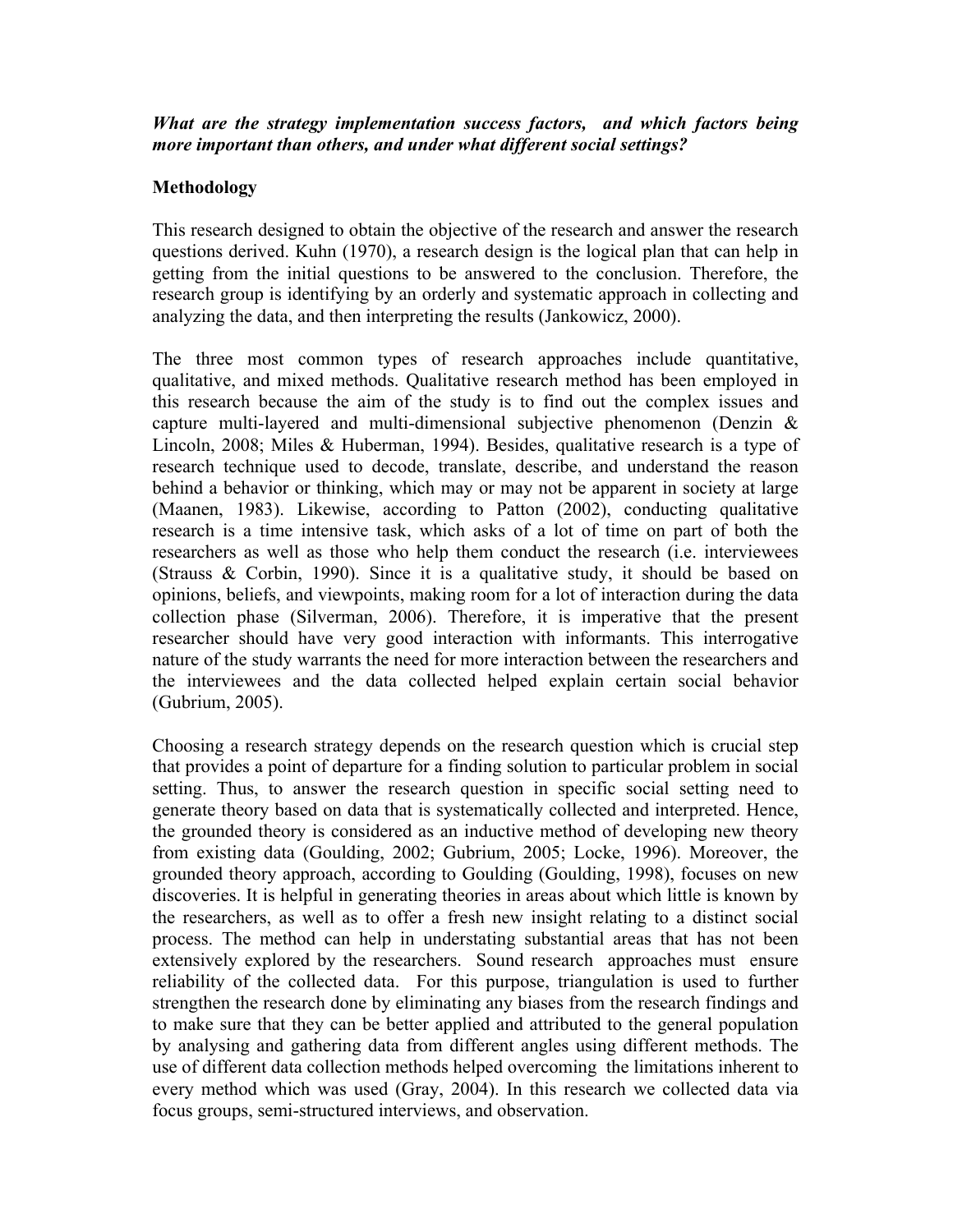The outline study employed an analytic induction method to find out the issues relating to the implementation of the research method in Saudi Arabia. The method is considered a proper approach for exploring the strategy implementation and comparing them with different organisations. It is better than examining the issue with preconceived assumptions.

## **Research Location and organizations selection**

In the Research Process, it is imperative to choose reliable place and access data to study (Creswell, 1998). Generally, the successful organisation recognises the importance of strategic implementation in comparison to the achieving expected results and performances. The organisations, which are in position to plan and execute effective strategies, have clear advantages in commercial world (Ghamdi, 2005). Furthermore, most of the organisation are concerned with the strategic execution when they endeavour achieve the results regardless how successful they might be. In Saudi Arabia, there is a lack of strategic implementation research, however Saudi strive to achieve the better results in their business and planned strategies (Ghamdi, 2005).

Saudi Arabia is a country new to bureaucracy and wealth; the country faced significant development to provide infrastructure services and products, after the discovery of oil and the unforeseeable change in oil prices. In addition, the private sector was weak and limited to small and medium family-owned businesses, the government had no choice other than to establish companies to provide infrastructure products and services such as electricity, airlines and telecommunication. Furthermore, privatisation is believed to increase the quality of products and services provided and accelerate the rate of customer service. Another reason, the World Trade Organisation (WTO) required Saudi Arabia to open its market to foreign companies; hence, poor-quality public companies would be in danger if developed and competitive foreign companies entered the Saudi market.



Figure 1: Saudi Arabian Vision 2030

Hence, it is a plan to reduce Saudi Arabia's dependence on oil and rely on alternatives diverse economy and the development of service sectors such as health, education, infrastructure constructive, recreation and tourism and many more. For that, the new vision of Saudi government (Vision 2030 see Figure 1) also includes National Transformation Program (NTP), which is to achieve efficiency in the investments,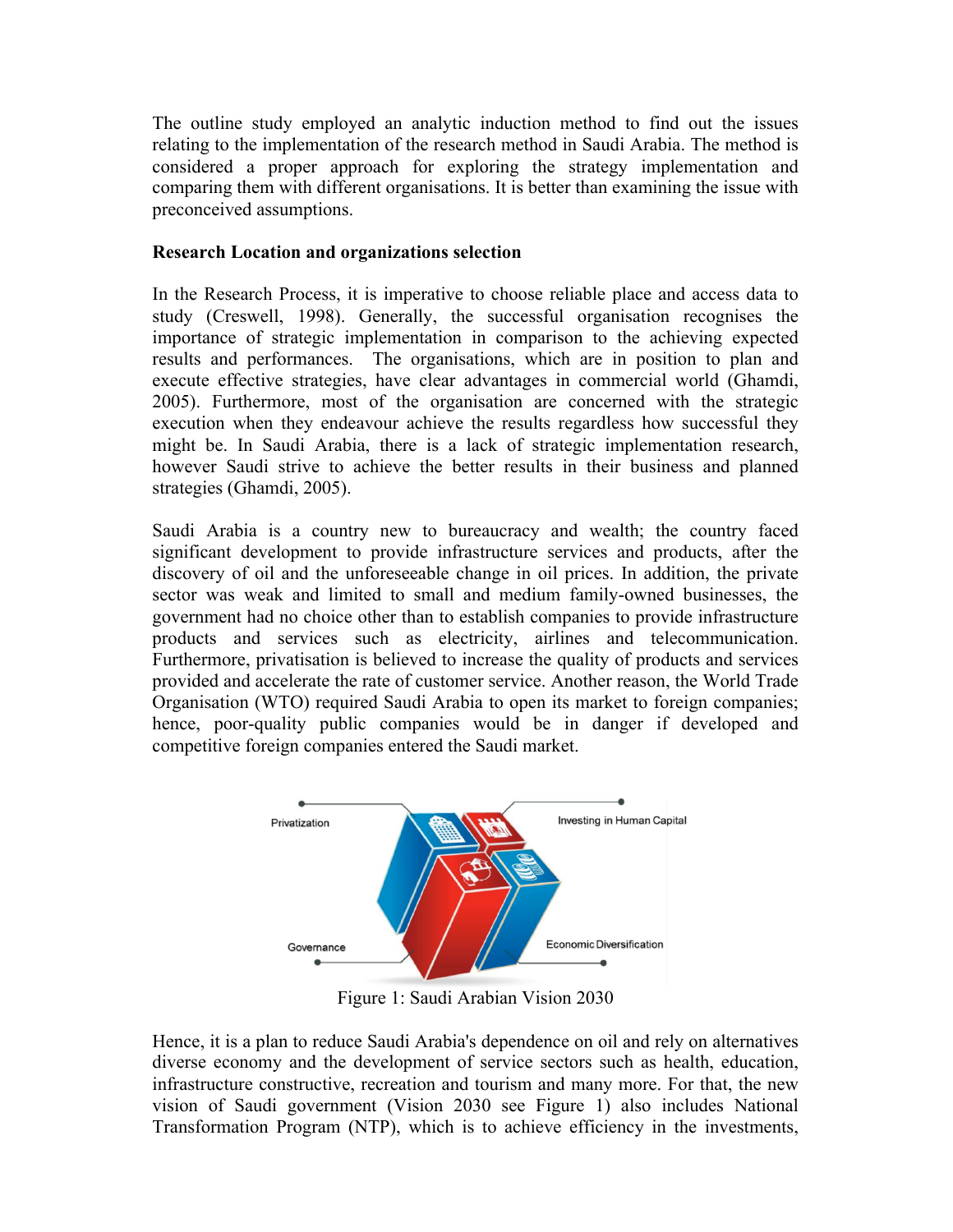taxes increase on the business, strategic cuts and increase of private sector. Therefore, it was urgent that the sample be in line with the directions of the Kingdom so it was chosen five Saudi services organizations are selected for study. Service organizations represent a perfect example of a highly competitive environment, and thus rapid changes of the practice of strategic implementation activities. So, it had to be chosen the sample of this organization represents the biggest five large Saudi services industry (Saudi Central Department of Statistics & Information) from different sectors as follows:

| $    -$<br>- <del>, ,</del> |                 |                                           |             |             |
|-----------------------------|-----------------|-------------------------------------------|-------------|-------------|
| No                          | <b>Industry</b> | <b>Sector</b>                             | Firm's size | Firm's type |
|                             | Services        | Financial                                 | Large       | Saudi       |
| $\mathbf{2}$                | Services        | Information and communications technology | Large       | Saudi       |
| 3                           | Services        | Energy                                    | Large       | Saudi       |
| 4                           | Services        | Transportation                            | Large       | Saudi       |
|                             | <b>Services</b> | Healthcare                                | Large       | Saudi       |

Table 1: The selected large service organizations for this research

individual interviews and and focus group activities helped collecting data from multiple sources across for each of the selected organizations. Informants came from across the hierarchy of these organizations, and the interviews were conducted until saturation was reached. The selection of each member of the group was based on the relevance involvement via a certain strategic role of the participant.

For reliability purpose, it is important to grasp situation from the field by taking the Saudi blueprint through focus group with senior managers who had more in-depth involvement within the Strategic Management Cycle (See Figure 2), to get the big picture before taking a deeper dive - via data gathering - to investigate the root causes of the problems.

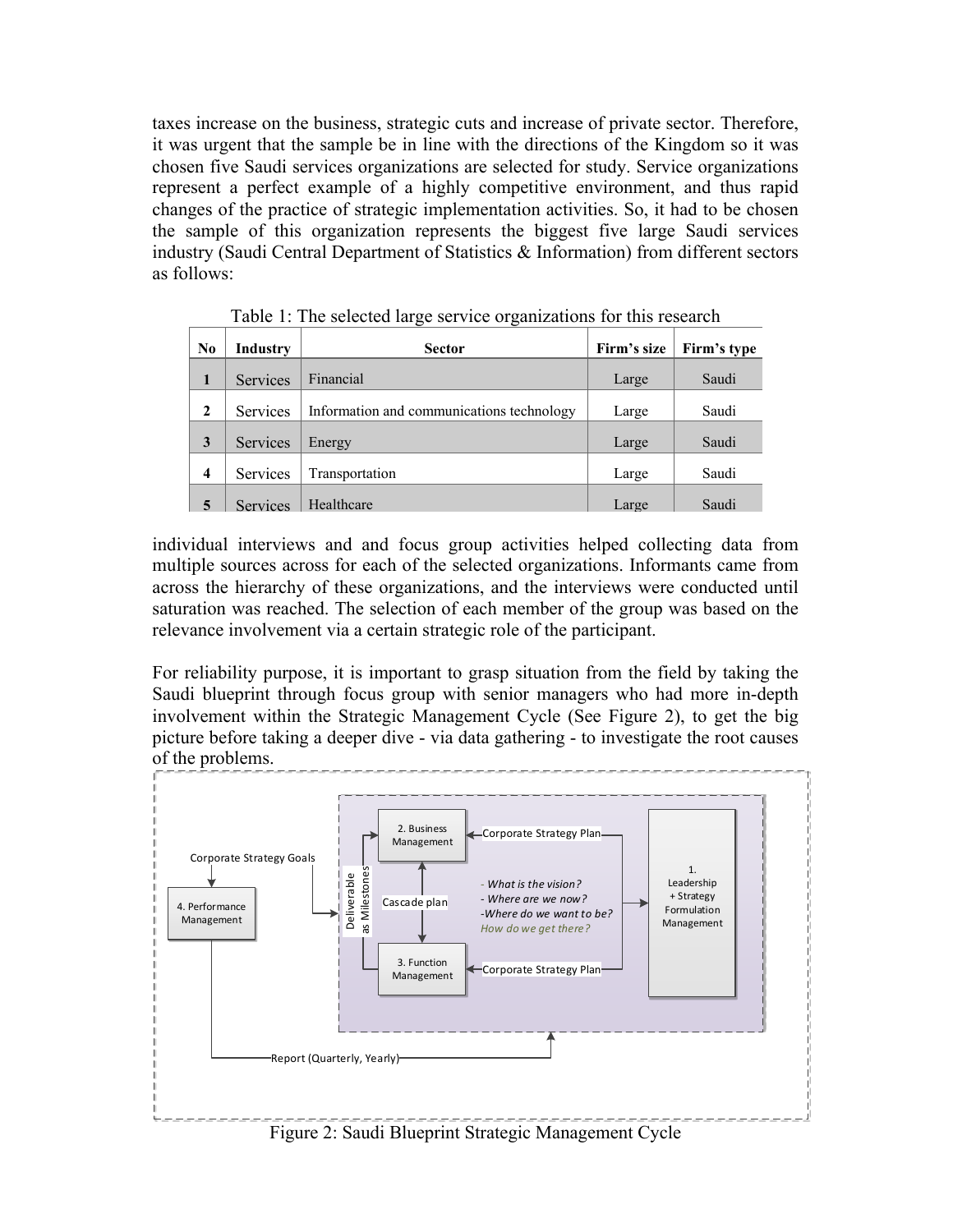## **Statistical description**

Data collection toke e place from January until the end of September 2016. 25 individual interviews Saudi relevant informants aged between 36 to 53 years with average age of 45.7. The interviews were conducted in Riyadh and Jeddah. The interviewee's experiences within Saudi services organizations rand between 9 to 30 years. All the interviewees were holding university degrees in various disciplines. The interviewees play leading roles in their companies, and they are directly involved in their companies' implementation of strategies.

## **Research Details and Discussion**

To establish details of implementation processes within various services industries' context; the interviews were conducted using an interview guide with open-ended questions (Easterby-Smith, Thorpe, & Jackson, 2013). This was designed to be an issue focus activity, and according to Sackmann (Sackmann, 1991), "*An issue focus enables compression, because it introduces a specific context that forces respondents to draw on the same stock of knowledge*". It was noted that the actual collected accounts of the interviewees significantly reflected the same culture aspects within the given organization (Sackmann, 1991).

The use of issue focus concept under the notion of *"Strategy Implementing/execution*" was a main input to the grounded theory process, which is the main methodology paradigm of the current research. This approach starts with data collection, proceeds to its analysis, and usually concluded by the formulation of a theory (Suddaby, 2006) . This overall process – referred to as 'theoretical sampling' was carried out through three different stages that include (Strauss & Corbin, 1998):

- 1) Open Coding: the data differentiate and divides into categories.
- 2) Axial Coding: This is where the relationship between the categories defined.
- 3) Selective Coding: The relationships defined between the categories are used to develop a theory.

The scrutinized analysis conducted at the early stages of the analysis of the data collection. The analysis focused on exploring and understanding features, characteristics and dimensions of the phenomena relevant to the research subject from the respondents' perspectives and experience. According to Strauss and Corbin (1998), the detailed line-by-line analysis should be conducted at the initial stages of the research to make sure that the analysis is driven by the data rather than preconceived ideas and used constant comparison by comparing incoming data with the previous to be sure the same code appears and relevant for the new data and placed in correct category which reliable and truly represent the empirical data. Such analysis technique increases sensitivity to the data. After doing this, the data was then interpreted to see whether it corresponded to the predetermined categories and their relationships as it illustrated in Figure: 3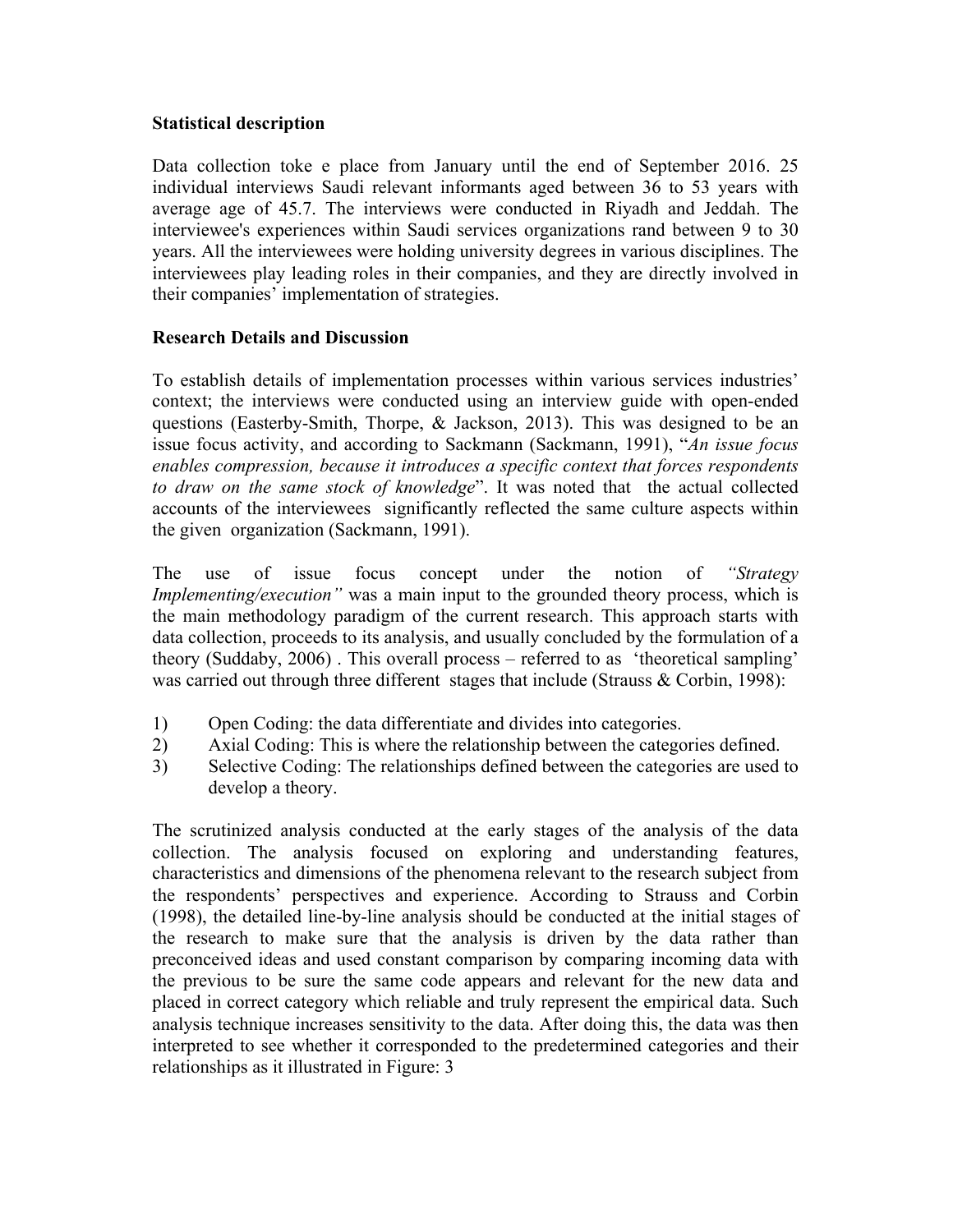

Figure: 3 Key steps in a grounded theory research design

# **Informant interviews**

Saturation of data occurred by the eighteenth interview, but further data collection continued to add additional seven detailed interviews for further assurance that all possible aspects of expected data were covered.

Analysis of the 25 interviews reviled 69 different codes the influence strategy implementation within Saudi large services sectors. The codes were filtered by specifying and retaining the relevant codes and removing those that were irrelevant to the phenomenon under study. These codes were combined with each other based on their similarities and differences to build more definable crystalized categories.

## **Direct observation**

Using the interview technique helped to undertake a walk-through direct observation method as another source of evidence for collecting more sophisticated data to further enrich the present study. is the conducted observations provided deeper explanation for some of the points highlighted within interviews. Throughout the observations, field notes were precisely taken and retained.

# **Focus Group**

The main objective of focus group conducted at the end stages of this study was to consolidate grouping the factors into the correct categories. A group of UK experts in strategy implantation who were capable of completely explaining all the still hidden parts of the phenomenon. which was done in the. The main question at the focus group stage was: *What were the connections among the preidentified codes?* Results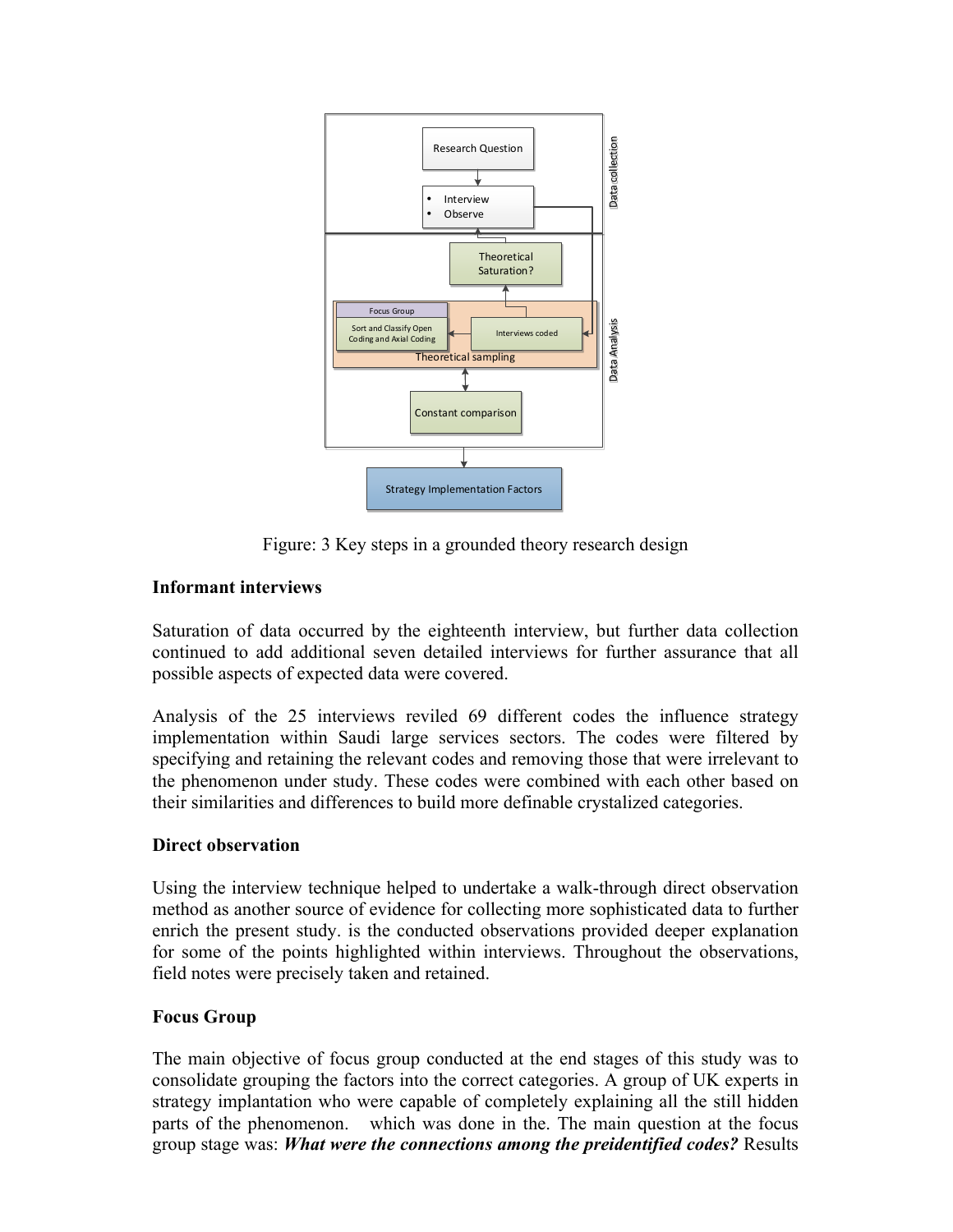had emerged reducing the initially identified 69 codes into 26 categories: Poor or vague strategy, Clear Objectives, Communication, Engagement, Sufficient resources, Benefits realization management, Accountability, Talent Management, Involvement, Buy-in, Prioritization, Selection, Alignment, Project management, Risk management, Monitoring, Performance, Leadership, Sponsorship, Commitment, Effective competitor responses to strategy, Authority, Governance, Motivation, Rewarding, Saudi Macro and Micro Environment. Figure 4 lists these categories and their relative percentages.



Figure 4: Factors that influence strategy to implement

The emerging categories were labelled in accordance with Strauss and Corbin (1998), where they mention: "The name chosen for a category usually is the one that seems the most logical descriptor for what is going on". As shown in Figure 4, the weight ratio for each factor from the total factors converged between 0.7% and 6%, this shows the impact of all factors for successful implementation strategies from Empirical Study Findings.

# **General Findings**

The intriguing findings were that all the participants, without exception, stated that their organizations suffer from failure in implementing their strategy plan. In fact, many interviewees within the current research indicated that their organizations' employees do not know about their companies' strategies, neither they acknowledge the importance of the role they played in the implementation of those strategies. The role of senior management in a company is drawing up plans, but not being aware of the pressures on the staff and the lack of resources allocated to them nor their inability to carry out their current business roles can utterly diminish those strategies. As well, leaderships of many company's may not comply with the approved plan, as they find themselves subject to external influences by politicians, or other official bodies. Moreover, most participants in the preparation of the strategic plan are usually senior managers and overseas consultants, who would not usually be part of the implementation stage, meanwhile, these external consultants may not always be at the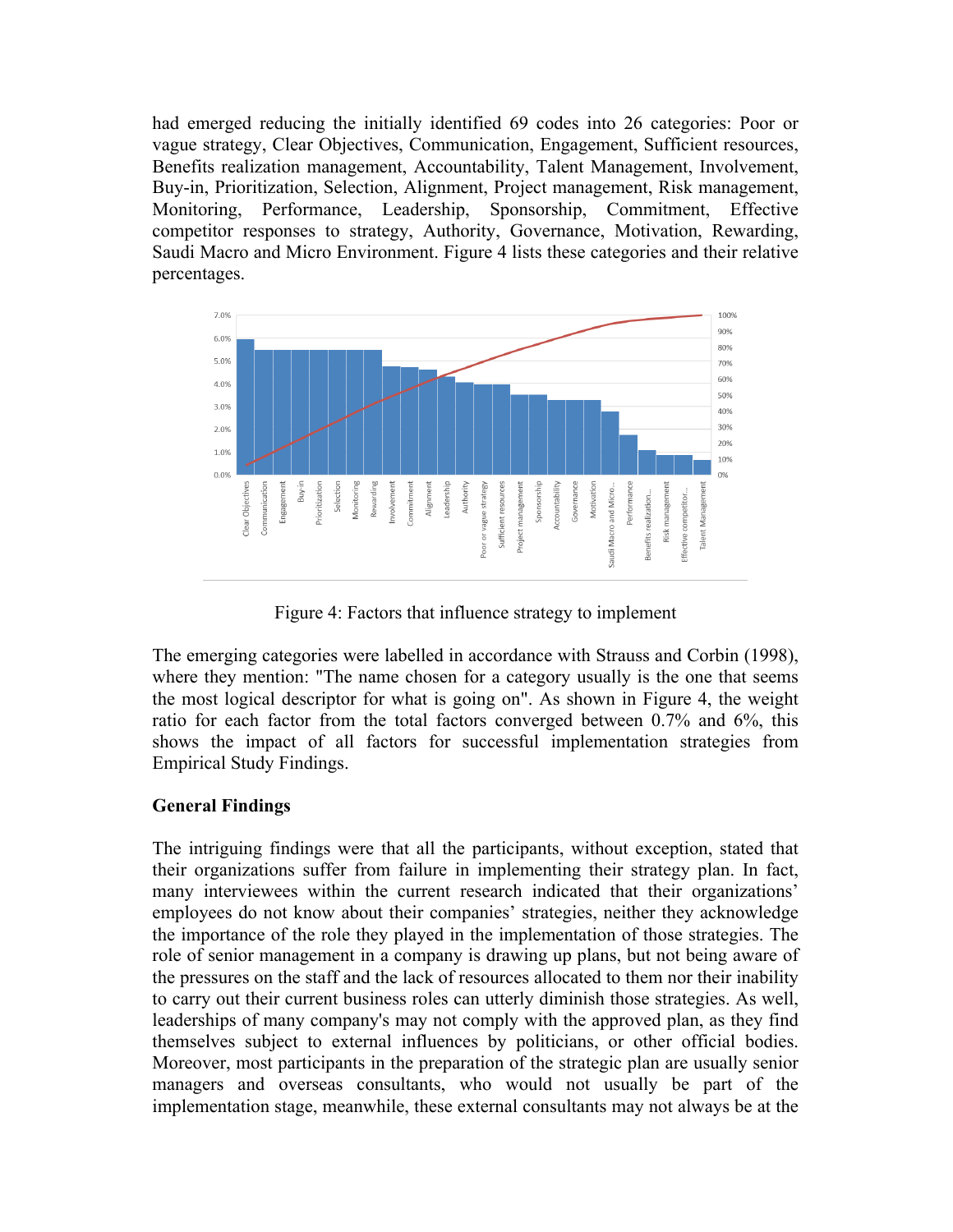right level of knowledge of local cultures and community services appropriate to various nations such as KSA.

The strategic plan does not stay more than four to eight years due to continuation the change A change – for instance – to chief executive officer – would usually leads to significant changes to the current acting strategy, whatever successful that strategy might be. Moreover, the top management mostly prefer to hire people from their own family and social circles whom they trust. In most cases, this practice also takes into consideration the needs and wants of family member being hired which has an impact on strategy implementation because of lack of relevant needed capabilities.

# **Conclusions**

Strategy implementation helps create the future. As an ally and not an opponent, the implementation process works side-by-side with the formulation process, and such collaboration leads to strategies and plans that are financially, socially, and ethically adequate for a company. Successful implementation of a well-formulated and appropriate strategy will enable a company to become better and better over time, therefore achieving its longer-term vision overall corporate success. This research identified 26 strategy implementation enabler factors. The presence and convergence of these factors have their huge impact on the implementation of strategies. These identified factors thus need to be taken into the organizations consideration when setting strategies that they intend to successfully implement.

# **Contributions to New Knowledge**

The factors effecting strategy implementation vary from country to country under different social settings.

# **Contributions to Industry**

No way to use Pareto principle (also known as the 80/20 rule) when implementing strategies because all the identified 26 factors would interact together and becoming critical success factors which lead to successful execution and achieves the organization's goals.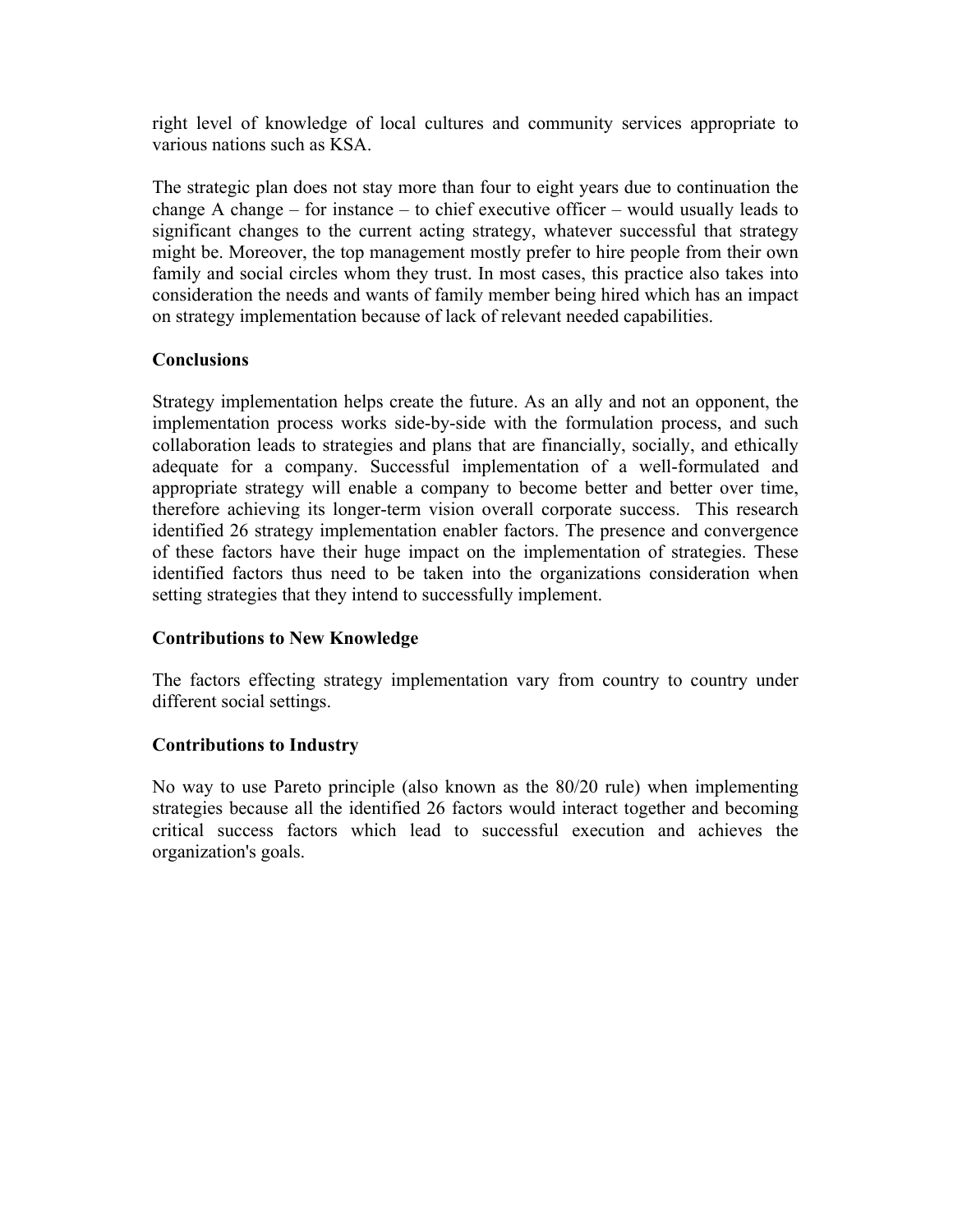#### **References**

Alharthy, A. H., Rashid, H., Pagliari, R., & Khan, F. (2017). Identification of strategy implementation influencing factors and their effects on the performance. *International Journal of Business and Social Science*, *8*(1).

Bogdan, R., & Biklen, S. K. (2006). *Qualitative research for education : an introduction to theories and methods*. Pearson A & B.

Creswell, J. W. (1998). *Qualitative inquiry and research design : choosing among five traditions*. Sage Publications.

Denzin, N. K., & Lincoln, Y. S. (2008). The landscape of qualitative research, Thousands Oaks. Los Angeles: Sage Publications.

Easterby-Smith, M., Thorpe, R., & Jackson, P. (2013). *Management research*. SAGE.

Ghamdi, S. A. S. M. Al. (2005). The Use of Strategic Planning Tools and Techniques in Saudi Arabia : An Empiri ... *International Journal of Management*, *22*(3), 367–395.

Glaser, B. G., & Strauss, A. L. (1967). *The discovery of grounded theory : strategies for qualitative research*. Aldine Pub. Co.

Goulding, C. (1998). Grounded theory: the missing methodology on the interpretivist agenda. *Qualitative Market Research: An International Journal*, *1*(1), 50–57.

Goulding, C. (2002). *Grounded theory : a practical guide for management, business and market researchers*. SAGE.

Gray, D. E. (2004). *Doing research in the real world*. Sage Publications.

Gubrium, E. (2005). Contending With Border Making in the Social Constructionist Interview. *Qualitative Inquiry*, *11*(5), 689–715.

Hrebiniak, L. G. (2013). *Making strategy work : leading effective execution and change* (2nd ed.). Pearson FT Press.

Jankowicz, A. D. (2000). *Business research projects* (Third Edit). London: Thomson Learning.

Kuhn, T. S. (1970). *The structure of scientific revolutions*. *The Philosophical Review* (Vol. 31).

Li, Y., Guohui, S., & Eppler, M. (2010). Making Strategy Work: A Literature Review on the Factors influencing Strategy Implementation. In *Handbook of research on strategy process* (p. 25). Cheltenham, UK: Edward Elgar.